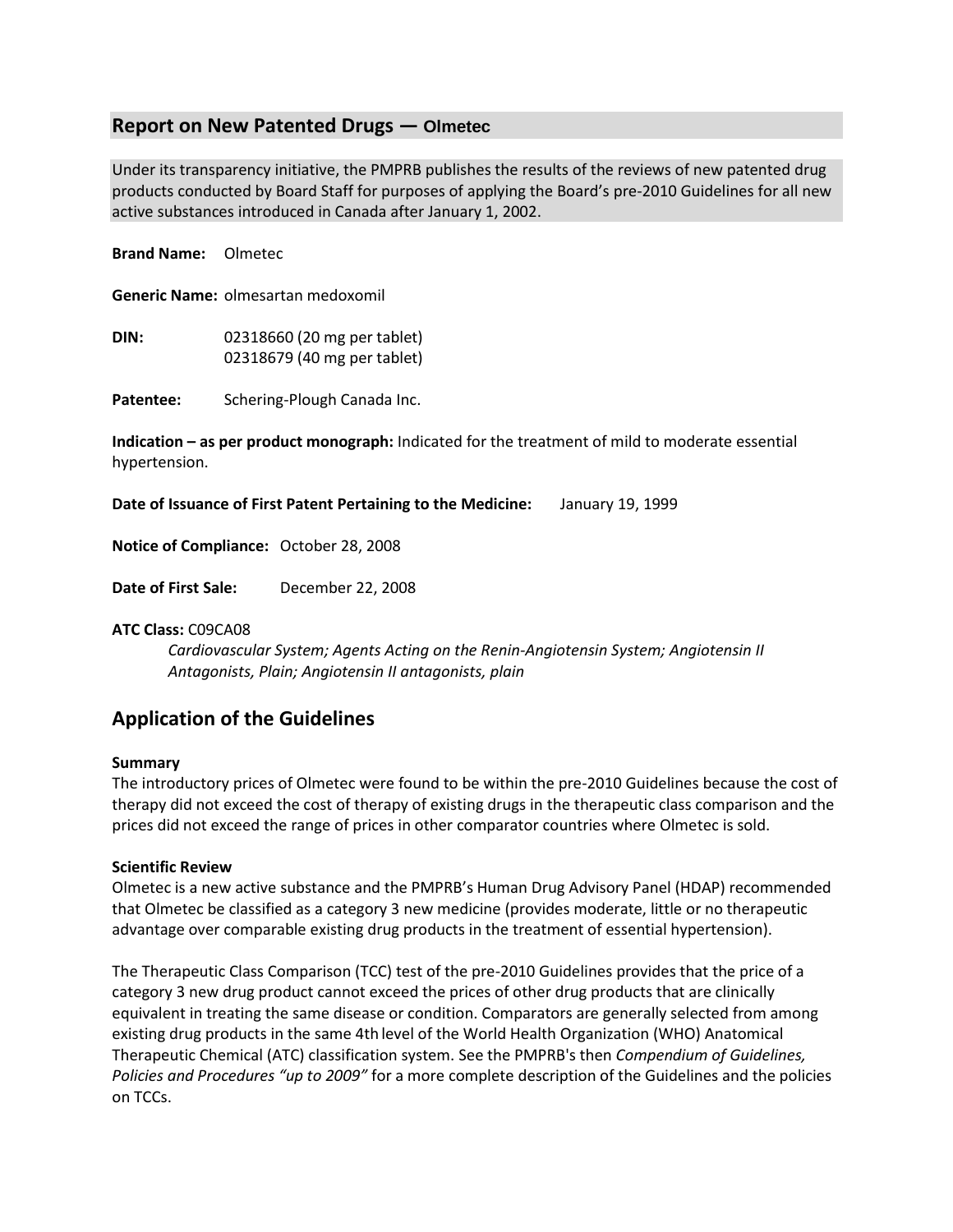The HDAP recommended losartan (Cozaar), eprosartan (Teveten), valsartan (Diovan), irbesartan (Avapro), candesartan (Atacand) and telmisartan (Micardis) as the most appropriate comparators to olmesartan medoxomil (Olmetec). All these agents share the same 4th level ATC classification, share the same indication and are clinically equivalent in addressing the approved indication of Olmetec.

The pre-2010 Guidelines provide that the dosage recommended for comparison purposes will normally not be higher than the maximum of the usual recommended dosage. The recommended comparable dosage regimens for Olmetec and its comparable drug products have been selected based on their respective product monographs as well as the available clinical trials and reviews relevant to Olmetec.

### **Price Review**

Under the pre-2010 Guidelines, the introductory price of a category 3 new drug product will be presumed to be excessive if it exceeds the price of all the comparable drug products based on the Therapeutic Class Comparison (TCC) test or if it exceeds the range of prices of the same drug product sold in the seven countries listed in the *Patented Medicines Regulations* (Regulations). At introduction, the costs of treatment of Olmetec were within the Guidelines, as the daily cost of therapy did not exceed the cost of therapy of the comparator medicines.

| <b>Name</b>                       | <b>DIN</b> | <b>Strength</b> | <b>Dosage</b><br><b>Regimen/Day</b> | <b>Cost per Day</b>   |
|-----------------------------------|------------|-----------------|-------------------------------------|-----------------------|
| Olmetec (olmesartan<br>medoxomil) | 02318660   | 20 mg/tablet    | 1 tablet                            | \$0.9900 <sup>1</sup> |
| Cozaar (Iosartan)                 | 02182882   | 100 mg/tablet   | 1 tablet                            | \$1.1628 <sup>1</sup> |
| Teveten (eprosartan)              | 02240432   | 400 mg/tablet   | $1/2$ tablet                        | \$0.3502 <sup>1</sup> |
| Diovan (valsartan)                | 02244781   | 80 mg/tablet    | 1 tablet                            | \$1.1000 <sup>1</sup> |
| Avapro (irbesartan)               | 02237924   | 150 mg/tablet   | 1 tablet                            | \$1.1416 <sup>1</sup> |
| Atacand (candesartan)             | 02239091   | 8 mg/tablet     | 1 tablet                            | \$1.1400 <sup>1</sup> |
| Micardis (telmisartan)            | 02240769   | 40 mg/tablet    | 1 tablet                            | \$1.1296 <sup>1</sup> |
| Olmetec (olmesartan<br>medoxomil) | 02318679   | 40 mg/tablet    | 1 tablet                            | \$0.9900 <sup>1</sup> |
| Teveten (eprosartan)              | 02240432   | 400 mg/tablet   | 1 tablet                            | \$0.7004 <sup>1</sup> |
| Diovan (valsartan)                | 02244782   | 160 mg/tablet   | 1 tablet                            | \$1.1000 <sup>1</sup> |
| Avapro (irbesartan)               | 02237925   | 300 mg/tablet   | 1 tablet                            | \$1.1416 <sup>1</sup> |
| Atacand (candesartan)             | 02239092   | 16 mg/tablet    | 1 tablet                            | \$1.1400 <sup>1</sup> |
| Micardis (telmisartan)            | 02240770   | 80 mg/tablet    | 1 tablet                            | \$1.1296 <sup>1</sup> |

Source:

1 La Régie de l'assurance maladie du Québec, June 2009.

At the time of introduction, Olmetec 20 mg and 40 mg were sold in six of the seven countries (i.e., France, Germany, Italy, Switzerland, United Kingdom and United States) listed in the Regulations. In compliance with the Guidelines, the price in Canada did not exceed the range of prices in these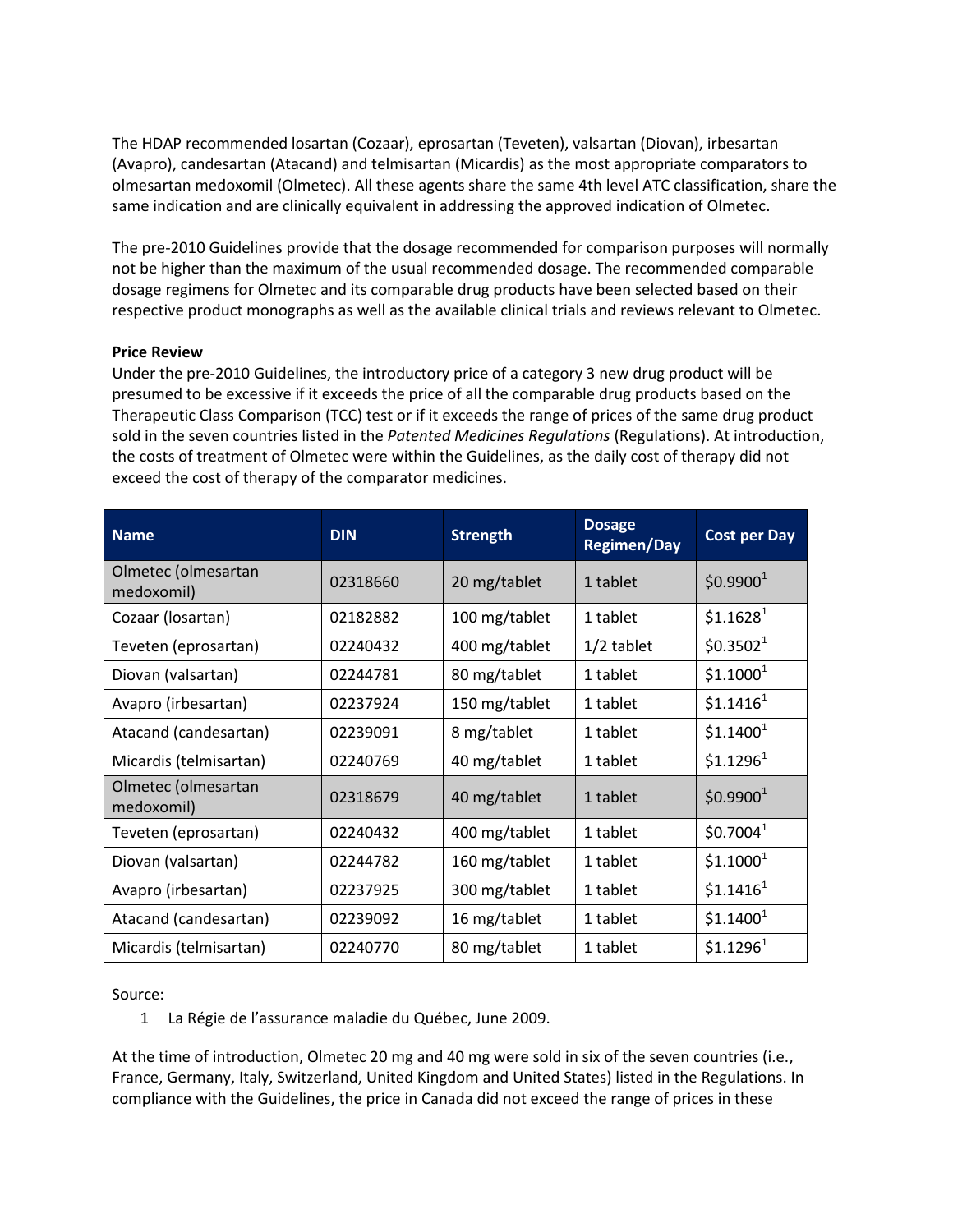countries. The price of Olmetec 20 mg was second highest of the six countries in which it was sold, above the median international price. Olmetec 40 mg was third lowest of the six countries in which it was sold, below the median international price.

The publication of Summary Reports is part of the PMPRB's commitment to make its price review process more transparent.

Where comparators and dosage regimens are referred to in the Summary Reports, they have been selected by the HDAP for the purpose of carrying out the PMPRB's regulatory mandate, which is to review the prices of patented drug products sold in Canada to ensure that such prices are not excessive.

The PMPRB reserves the right to exclude from the therapeutic class comparison test any drug product it has reason to believe is being sold at an excessive price.

In Summary Reports under the pre-2010 Guidelines, the PMPRB refers to the publicly available prices of comparators, provided that such prices are not more than 10% above a non-excessive price, in which case no price will be made available. Publication of these prices is for information only and should not be construed as indicating that the public prices are considered to be within the pre-2010 Guidelines.

The information contained in the PMPRB's Summary Reports should not be relied upon for any purpose other than stated and is not to be interpreted as an endorsement, recommendation or approval of any drug product, nor is it intended to be relied upon as a substitute for seeking appropriate advice from a qualified health care practitioner.

#### **References – Olmetec**

Ball K. A multi-centre, double-blind, efficacy, tolerability and safety study of the oral angiotensin IIantagonist olmesartan medoxomil versus losartan in patients with mild to moderate essential hypertension (abstract no. P2.176). J Hypertens 2001;19:S153.

Ball KJ, Williams PA, Stumpe KO. Relative efficacy of an angiotensin II antagonist compared with other antihypertensive agents. Olmesartan medoxomil versus antihypertensives. J Hypertens 2001;19:S49- S56.

Barrios V, Boccanelli A, Ewald S, et al. Efficacy and tolerability of olmesartan medoxomil in patients with mild to moderate essential hypertension. Clin Drug Invest 2007;27:545-58.

Böhm M, Ewald S, et al. Blood pressure reduction with olmesartan in mild-to-moderate essential hypertension: a planned interim analysis of an open label sub-study in German patients. Curr Med Res Opin 2006;22:1375-80.

Brunner HR, Arakawa K. Antihypertensive efficacy of olmesartan medoxomil and candesartan cilexetil in achieving 24-hour blood pressure reductions and ambulatory blood pressure goals. Clin Drug Invest 2006;26:185-93.

Brunner HR, Stumpe KO, Januszewicz A. Antihypertensive efficacy of olmesartan medoxomil and candesartan cilexetil assessed by 24-hour ambulatory blood pressure monitoring in patients with essential hypertension. Clin Drug Invest 2003;23:419-30.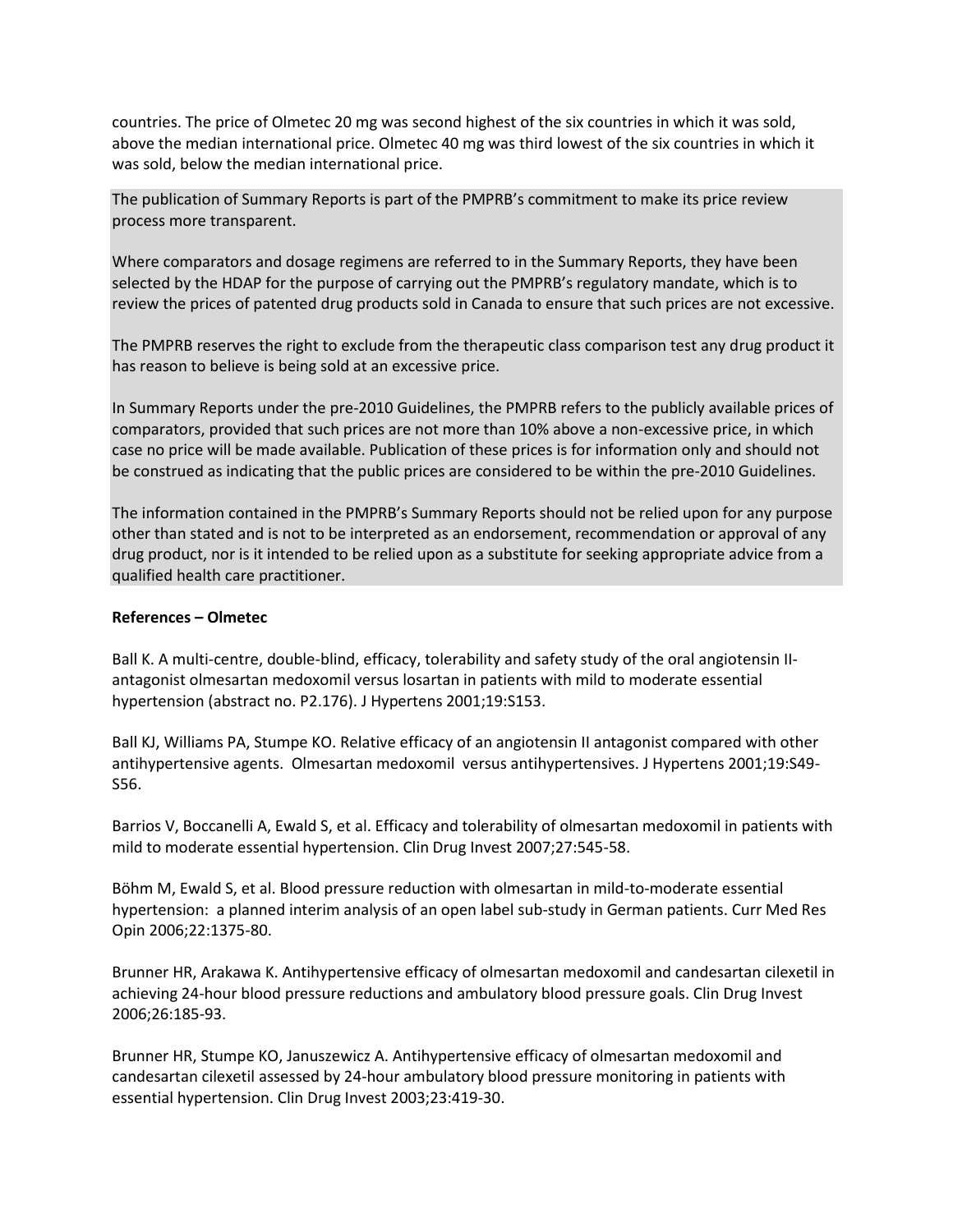Brunner HR. Olmesartan medoxomil: current status of its use in monotherapy. Vasc Health Risk Manag 2006;2:327-40.

Campbell NR. Hypertension. In: Gray, J, ed. Therapeutic Choices, 5th edition. Ottawa, ON: Canadian Pharmacists Association, 2007:405-31.

Canadian Hypertension Education Program. 2008 CHEP recommendations for the management of hypertension.

Chobanian AV, Bakris GL, Black HR, et al. The Seventh Report of the Joint National Committee on Prevention, Detection, Evaluation, and Treatment of High Blood P ressure. JAMA 2003;289:2560-72.

Chrysant SG, Dimas B, Shiraz M. Treatment of hypertension with olmesartan medoxomil, alone and in combination with a diuretic: an update. J Hum Hypertens 2007;21:699-708.

Chrysant SG, Marbury TC, Robinson TD. Antihypertensive efficacy and safety of olmesartan medoxomil compared with amlodipine for mild-to-moderate hypertension. J Hum Hypertens 2003;17:425-32.

Chrysant SG, Marbury TC, Silfani TN, et al. Use of 24-h ambulatory blood pressure monitoring to assess blood pressure control: a comparison of olmesartan medoxomil and amlodipine besylate. Blood Press Monit 2006;11:135-41.

Chrysant SG, Weber MA, Wang AC, et al. Evaluation of antihypertensive therapy with the combination of olmesartan medoxomil and hydrochlorothiazide. Am J Hypertens 2004;17:252-9.

Destro M, Scabrosetti R, Vanasia A, et al. Comparative efficacy of valsartan and olmesartan in mild-tomoderate hypertension: results of 24-hour ambulatory blood pressure monitoring. Adv Ther 2005;22:32-43.

Ewald S. OLMEPAS-study: results of the OLMER3B-substudy (olmesartan real life responder rate in Belgium) (abstract no. P1.44). J Hypertens 2006;25:S36.

Giles TD, Oparil S, Silfani TN, et al. Comparison of increasing doses of olmesartan medoxomil, losartan potassium, and valsartan in patients with essential hypertension. J Clin Hypertens 2007;9:187-95.

Giles TD, Robinson TD. Effects of olmesartan medoxomil on systolic blood pressure and pulse pressure in the management of hypertension. Am J Hypertens 2004;17:690-5.

Hasler C, Nussberger J, Maillard M, et al. Sustained 24-hour blockade of the renin-angiotensin system: a high dose of a long-acting blocker is as effective as a lower dose combined with an angiotensinconverting enzyme inhibitor. Clin Pharmacol Ther 2005;78:501-7.

Ichikawa S, Takayama Y. Long-term effects of olmesartan, an ang II receptor antagonist, on blood pressure and the renin-angiotensin-aldosterone system in hypertensive patients. Hypertens Res 2001;24:641-6.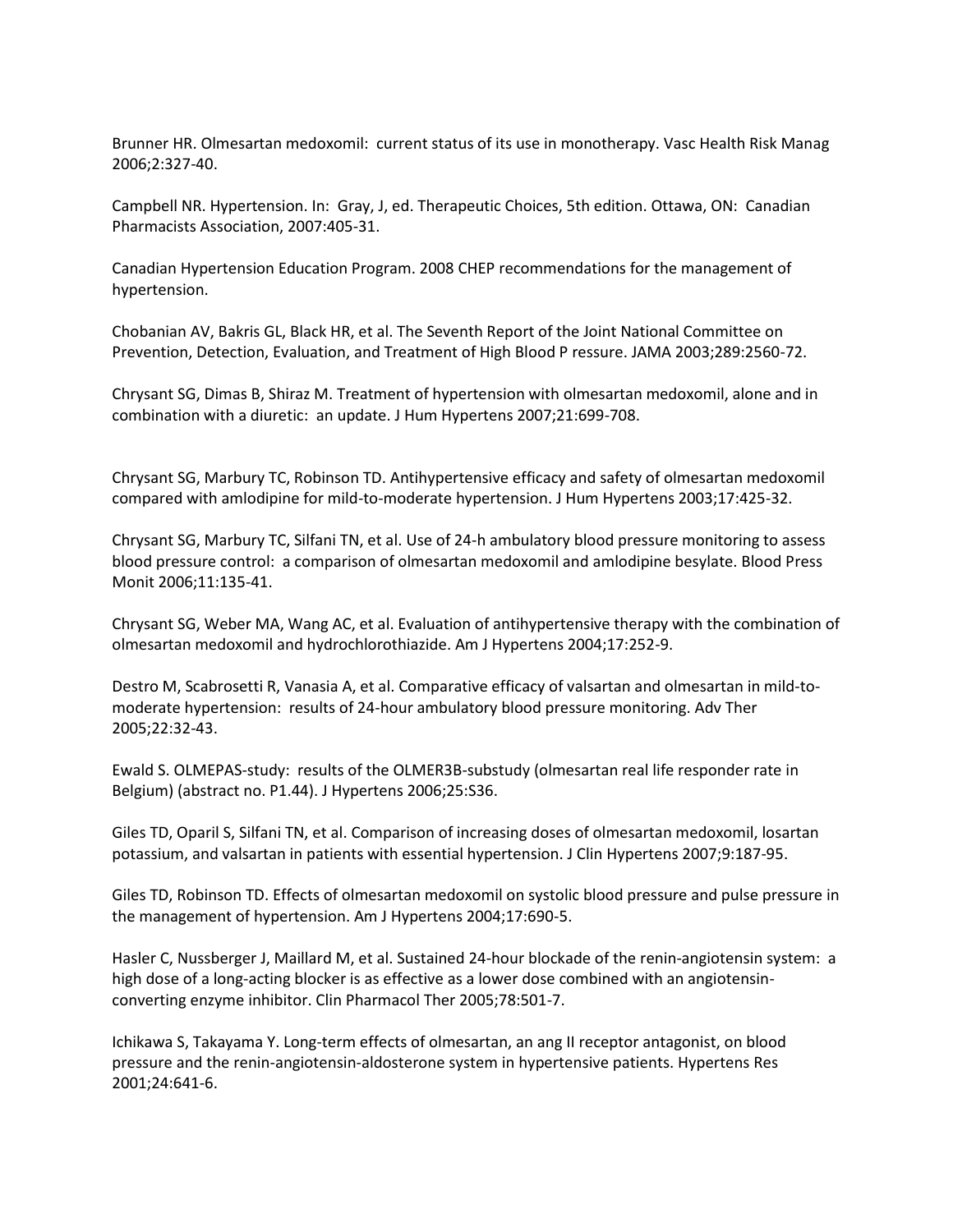Izzo JL, Neutel JM, Silfani T, et al. Efficacy and safety of treating stage 2 systolic hypertension with olmesartan and olmesartan/HCTZ : results of an open-label titration study. J Clin Hypertens 2007;9:36- 44.

Liau CS, Lee CM, Sheu SH, et al. Efficacy and safety of olmesartan in the treatment of mild-to-moderate essential hypertension in Chinese patients. Clin Drug Invest 2005;25:473-9.

Mallion JM, Heagerty A, Laeis P. Systolic blood pressure reduction with olmesartan medoxomil versus nitrendipine in elderly patients with isolated systolic hypertension. J Hypertens 2007;25:2168-77.

Neutel JM, Elliott WJ, Izzo JL, et al. Antihypertensive efficacy of olmesartan medoxomil, a new angiotensin II receptor antagonist, as assessed by ambulatory blood pressure measurements. J Clin Hypertens 2002;4:325-31.

Neutel JM, Smith DH, Silfani TN, et al. Effects of a structured treatment algorithm on blood pressure goal rates in both stage 1 and stage 2 hypertension. J Hum Hypertens 2006;20:255-62.

Neutel JM, Smith DH, Weber MA, et al. Use of an olmesartan medoxomil-based treatment algorithm for hypertension control. J Clin Hypertens 2004;6:168-74.

Neutel JM. Clinical studies of CS-866, the newest angiotensin II receptor antagonist. Am J Cardiol 2001;87:37C-43C.

Oparil S, Williams D, Chrysant SG, et al. Comparative efficacy of olmesartan, losartan, valsartan, and irbesartan in the control of essential hypertension. J Clin Hypertens 2001;3:283-91.

Püchler K, Laeis P, Stumpe KO. A comparison of the efficacy and safety of the oral angiotensin IIantagonist olmesartan medoxomil with those of atenolol in patients with moderate to severe hypertension under continuous treatment with hydrochlorothiazide (abstract no. P2.175). J Hypertens 2001;19:S153.

Saito I, Kushiro T, Hirata K, et al. The use of olmesartan medoxomil as monotherapy or in combination with other antihypertensive agents in elderly hypertensive patients in Japan. J Clin Hypertens 2008;10:272-9.

Sasaki T, Noda Y, Yasuoka Y, et al. Comparison of the effects of telmisartan and olmesartan on home blood pressure, glucose, and lipid profiles in patients with hypertension, chronic heart failure, and metabolic syndrome. Hypertens Res 2008;31:921-9.

Schmidt AC, Bramlage P, Limberg R, et al. Quality of life in hypertension management using olmesartan in primary care. Expert Opin Pharmacother 2008;9:1641-53.

Scott LJ, McCormack PL. Olmesartan medoxomil. A review of its use in the management of hypertension. Drugs 2008;68:1239-72.